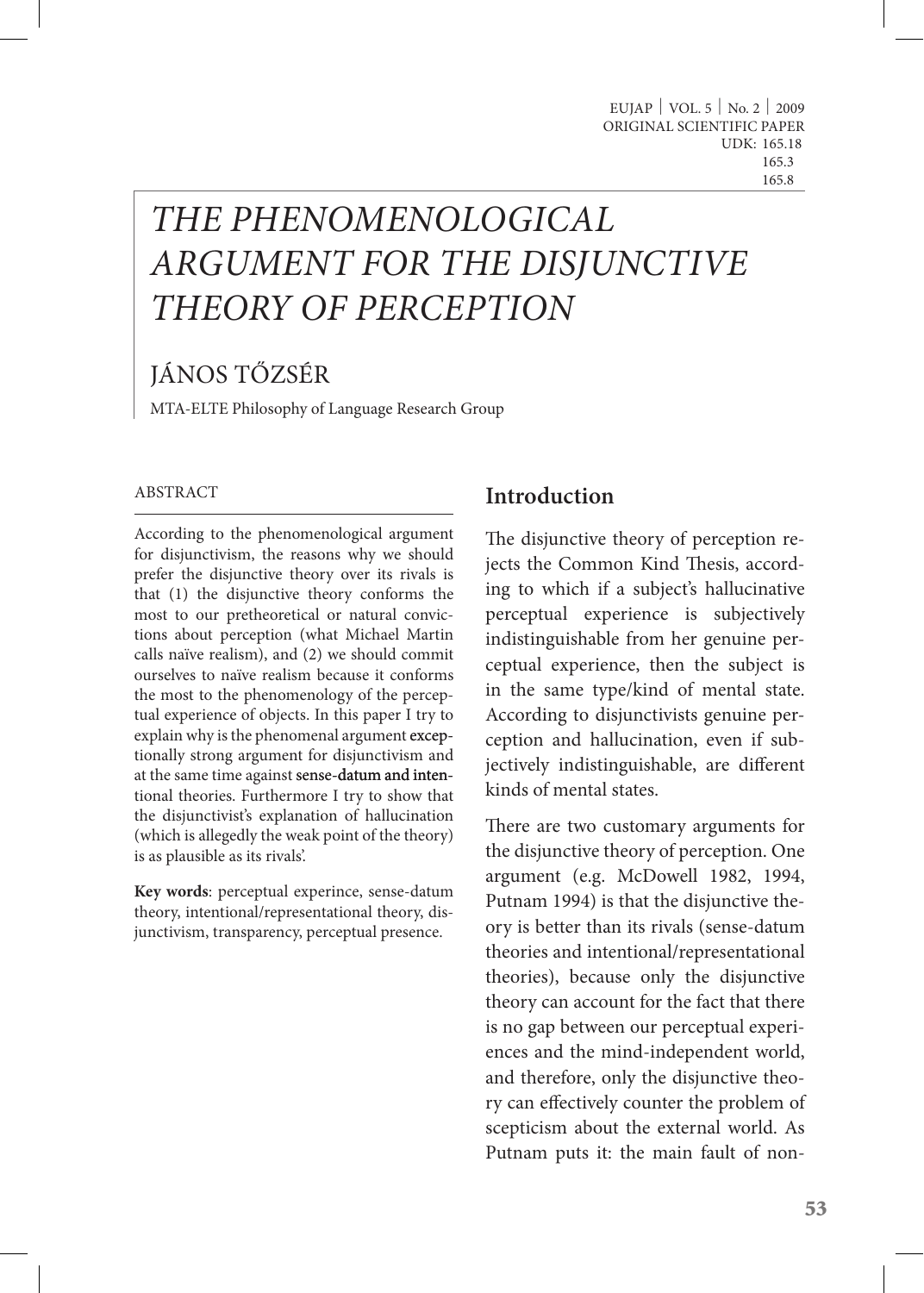disjunctive theories is that they accept "the idea that there has to be an interface between our cognitive powers and the external world […], the idea that our cognitive powers cannot reach all the way to the objects themselves" (Putnam, 1994, 453). The other argument is a phenomenological one (Martin, 2002, 2004, 2006). According to this argument: the reason why we should prefer the disjunctive theory over its rivals is that (1) the disjunctive theory conforms the most to our pretheoretical or natural convictions about perception (what Martin calls naïve realism), and (2) we should commit ourselves to naïve realism because it conforms the most to the phenomenology of the perceptual experience of objects. So, whereas the disjunctive theory is a phenomenologically plausible theory of the perceptual experience of objects, rival theories are not (or are not completely).

In this paper I deal with the phenomenological argument. My paper consists of five parts. In the first part I show the reasoning strategy of disjunctivism, which is at the same time the phenomeological argument itself. In the second part I present the strategy of sense-datum theory, and in third part I present the strategy of intentional theory. In the fourth part I try to explain why is the phenomenal argument exceptionally strong argument for disjunctivism and at the same time against sense-datum and intentional theories. In the fifth part I try to show that the disjunctivist's explanation of hallucination (which is allegedly the weak point of the theory) is as plausible as its rivals'.

#### **1. The disjunctive strategy**

We have two fundamental, natural convictions about the perception of objects. The first is that when we perceive an object in our environment, the object perceived (the object we are aware of in the perception) is *independent* of our mind and our actual perceptual experience. Suppose I see a tomato in front of me. It is our natural conviction that in this perceptual experience  $(1)$  I am aware of the tomato only, and  $(2)$  I am not aware of any entity the existence of which is dependent on my actual perceptual experience – that is, of any entity which is mind-dependent. In other words, when I perceive the tomato (1) I directly perceive the mind-independent tomato, and (2) I do not perceive it in virtue of perceiving some mind-dependent entity.

Our other natural conviction is that when we perceive an object in our environment, the object perceived is a *constitutive element* of our perceptual experience of the object in question. Assume again that I see a tomato in front of me. In this case, it is a natural conviction that the perceptual experience I have when perceiving the tomato cannot be individuated without reference to the object perceived. Thus the tomato is a constitutive element of my perceptual experience.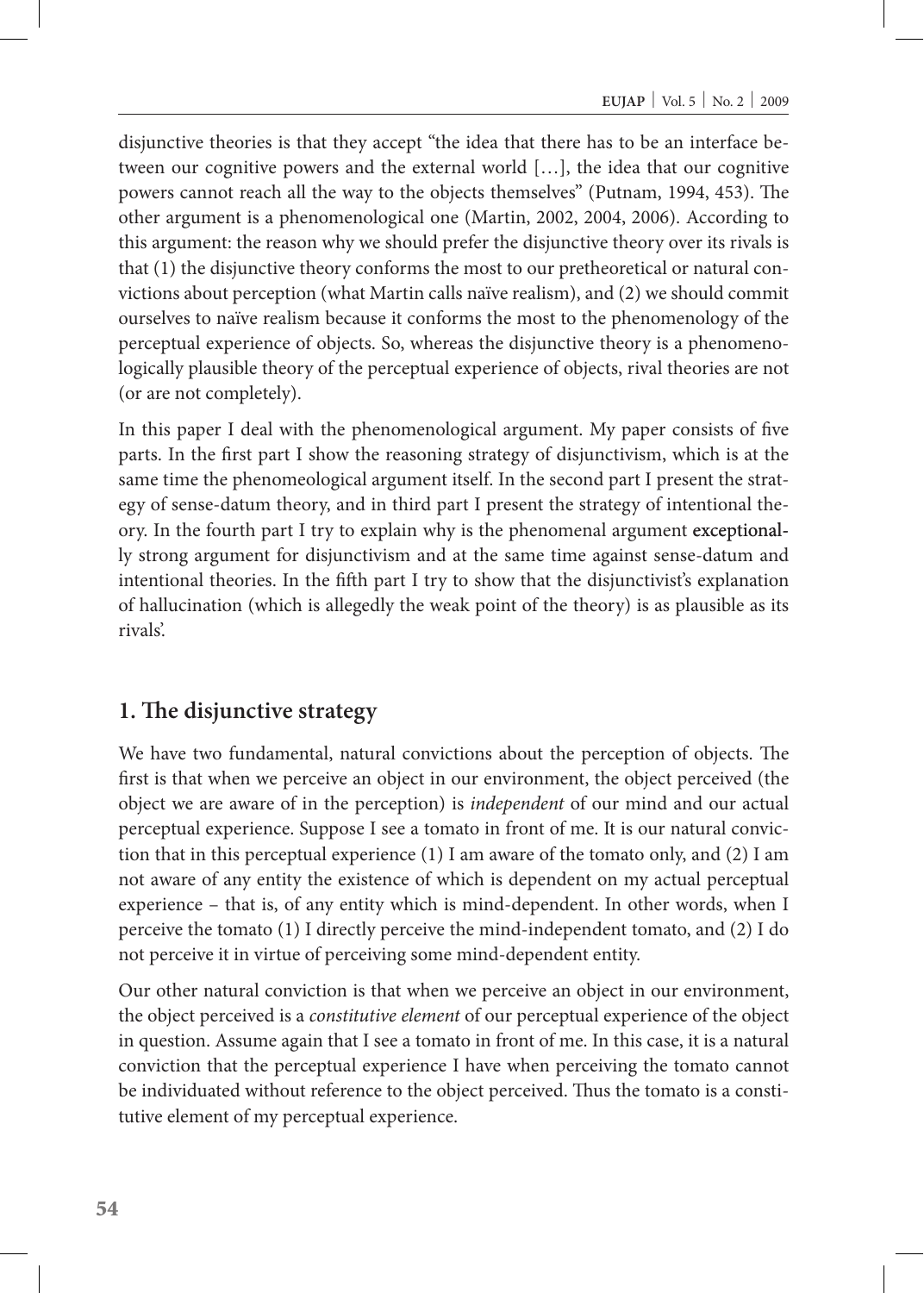The first natural conviction concerns the nature of the *object* we are aware of in a case of genuine perception – namely, that it is mind-independent. Our second natural conviction concerns the nature of the *relation* between the object perceived and the perceptual experience thereof – namely, that the former is a constitutive element of the latter. In what follows I shall refer to the first conviction as the Mind-Independence Thesis and to the second as the Constitutive Dependence Thesis.

These natural convictions are both rooted in phenomenology; both can be defended by citing certain phenomenological facts. Let me first consider the phenomenological fact that supports the Mind-Independence Thesis. I ask you to observe an object in your environment (for example the table in front of you, your hand etc.) as naturally as you can. Then reverse the direction of your attention. Do not focus on the object itself but to what it is like for you to perceive the object in question. The phenomenological insight you ought to have arrived at during this exercise is the following: in the second case, while concentrating to what it is like for you to perceive the object, your attention shifted from the object to your inside, it did not appeared to you as if the mindindependent object were replaced by an object of another (mind-dependent) sort. As Martin writes "the public, mind-independent objects of perception and their features are not banished from one's attention just because one shifts one's interest from how things are in the environment to how things are experientially" (Martin 2002, 384). To put it another way: if we were aware of mind-independent objects in virtue of being aware of mind-dependent entities – that is, if we perceived mind-independent objects in virtue of perceiving mind-dependent entities –, then these mind-dependent entities should be manifest to us when we turn our attention to what it is like for us to perceive them. However – and this is the phenomenological fact which supports the Mind-Independence Thesis – no such mind-dependent entities become manifest when we reverse the direction of our attention: the mind-independent objects we are aware of in perception are not replaced by mind-dependent entities. Couched in received terminology, perceptual experience is *transparent* to mind-independent world.

Let me now turn to the phenomenological fact which supports the Constitutive Dependence Thesis. I ask you to entertain the thought that "the New York Statue of Liberty holds a torch in its hand." Now that "Mussolini always flourished during his speeches." And now that "Rainbows come into existence over waterfalls." Stop. Look at your left palm. Now at your right wrist. Now look at your table. The phenomenological insight you ought to have arrived at is the following: there is a fundamental difference between how the objects of your three thoughts and how the objects of your three perceptual experiences were given to you. In your perceptual experiences it seemed to you as though something (some object) were *robustly* given to you in comparison with the object of thought: your palm, wrist and table were *there* to you, they were *presented* for you. In contrast with the objects of your thoughts, the objects of your perceptual experience entered your perceptual experience itself. As Robinson puts it: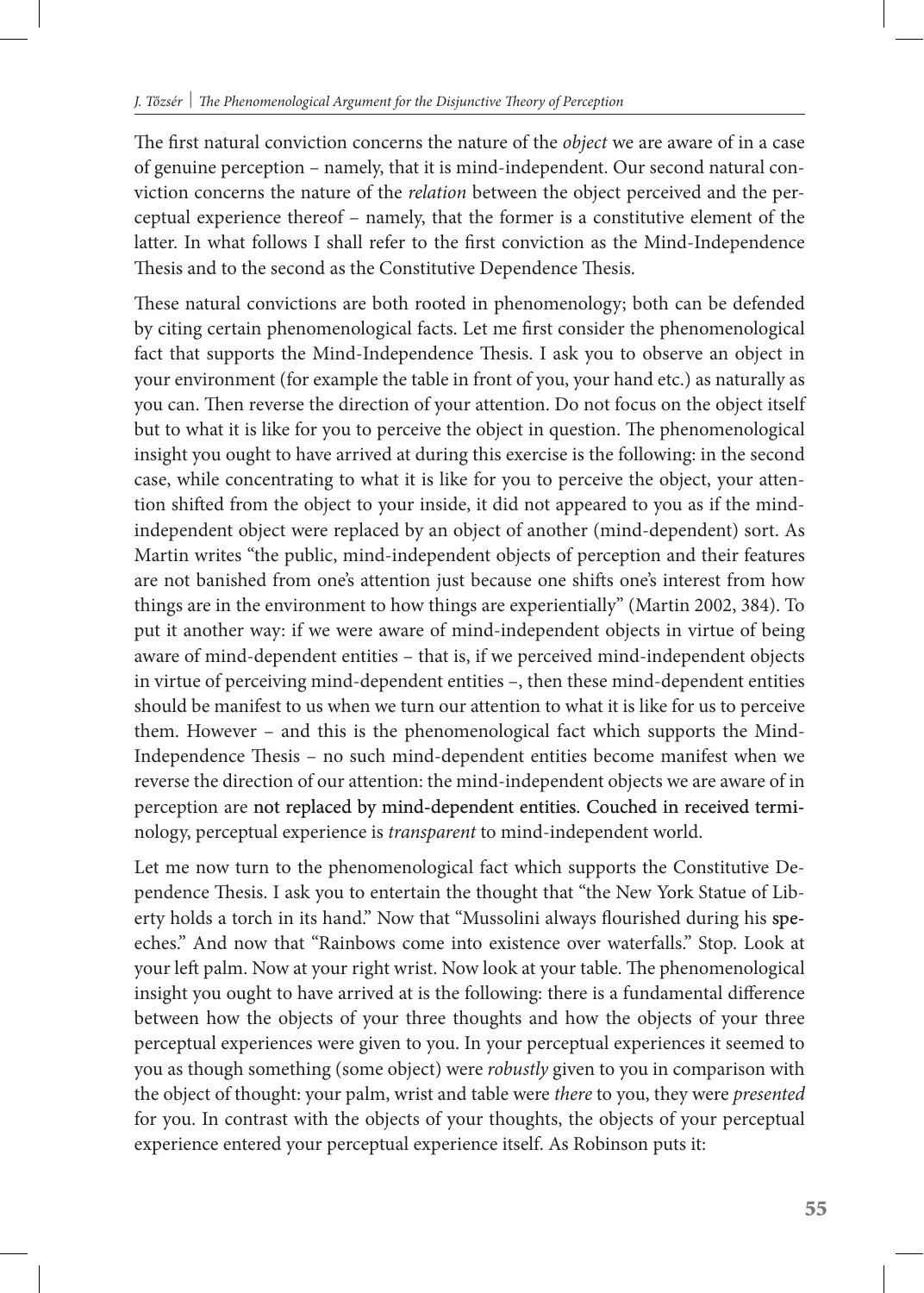It can hardly be disputed that experience reveals the nature of objects […] in a way that other mental states or attitudes do not. They are characterized by the fact that they do not require the presence of the object in question; whether an object is there when you think of or desire it is immaterial to the phenomenology of thought and desire as such. They are essentially acts tailored to the absence of their objects. This is shown in the fact that the experiential differences between other intentional states – between fearing, loving, desiring, for example – do not consist in any difference in the manner of the presence of the object, but in manner of the subject's response to the object. The object is present purely intellectually, that is, as an object of thought, in all these cases. But in sensory experience the role of the object is quite different. In contrast to its absence in the other cases, experience is something by which the object is [...] made present, and which without the [...] presence of the object could not take place. Furthermore, we take this presentational aspect of perception to be intimately related to the distinctive phenomenology of perception: perception is experientially as it is because of the […] presence of the empirical features of things in the experience itself. (Robinson 1994, 165-166)

You can also grasp the presentative nature of object-givenness in perceptual experience by contrasting perceptual experiences not with thoughts but with imaginations. I ask you to select an object in front of you. Look at it, close your eyes, and then try to imagine it. Your phenomenological insight will be that the imagination – as Hume put it – "may mimic or copy the perception of the senses; but they never can entirely reach the force and vivacity of the original sensation" (Hume 1740/1975, 17).

Now, the disjunctivist's strategy is this: let us maintain both of our phenomenologically supported natural convictions and claim that whenever we genuinely perceive a mind-independent object, (1) we are directly aware of the mind-independent object only, and (2) the object perceived is a constitutive element of the perceptual experience. We should not be troubled by the fact that we could as well have hallucinations subjectively indistinguishable from genuine perceptual experiences. Respect and take at face value the phenomenology of genuine perceptual experience, and keep to naïve realism!

Of course, the disjunctivist should offer an account of hallucinations. Here is one: in spite of the fact that from a subjective perspective we cannot tell apart our experience in a case of genuinely perceiving a mind-independent object from the corresponding hallucination, we are in different kind of mental states in the two cases. So what we should do is give up the Common Kind Thesis. We *can* do this, for the "subjectively indistinguishable" is not identical to the "belongs to the same mental state type", and nor is it entailed by it. What is more, we *should* do this. If in a case of genuine perceptual experience the mind-independent object is a constitutive element of our perceptual experience, then we cannot be in the same kind of mental state in a hallucination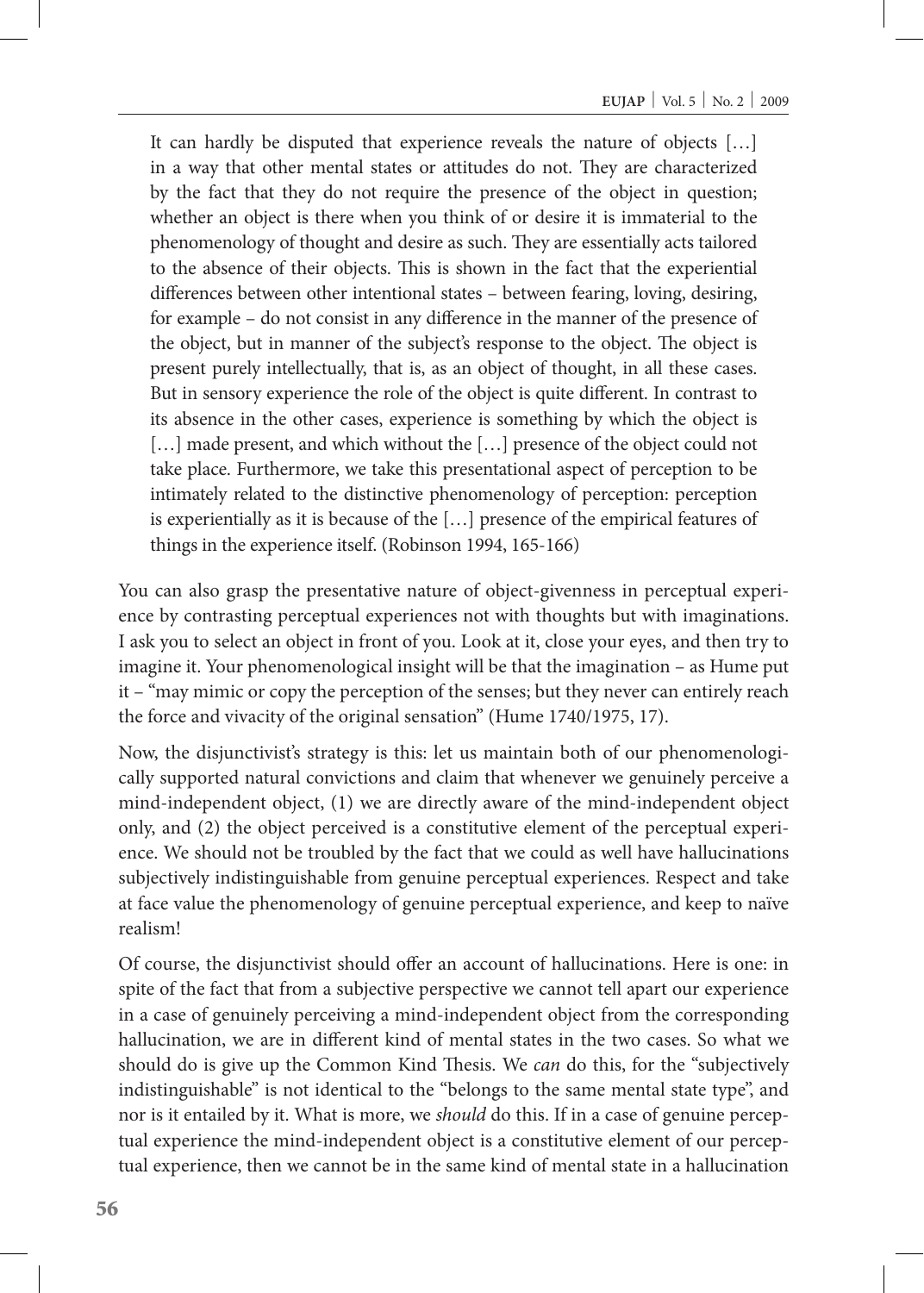which is subjectively indistinguishable from it. For in a hallucination, the mind-independent object in question is not present, or at least is not in the appropriate way. Two entities (including mental states or events) cannot belong to one and the same kind, if the one has a constitutive element the other does not.

#### **2. The sense-datum strategy**

The central thesis of the sense-datum theory (e.g. Jackson 1977, Robinson 1994, Foster 2000) is the Phenomenal Principle:

Phenomenal Principle: If there sensibly appears to a subject to be something which possesses a particular sensible quality then there is something of which the subject is aware which does possess that sensible quality. (Robinson 1994, 32)

The Phenomenal Principle is neutral about the metaphysical status of the "something" the subject is aware of when having a perceptual experience. The Phenomenal Principle only says: any perceptual experience involves some mind-dependent element. More precisely, it only says: any sensible quality is instanciated by something, but it remains silent about the nature of the thing which instantiates these sensible qualities. It is important to stress this, because the Phenomenal Principle is endorsed not just by the sense-datum theorists but also by the proponents of various qualia-based theories (e.g. Ducasse 1942, Chisholm 1957, Block 1990/1997, Peacocke 1992/1997), who hold that sensible qualities are instantiated by the mind itself. The sense-datum theorist must therefore add: the "something" which instantiates the sensible qualities is an *object*, and this object by definition is the sense-datum. According to this Restricted Phenomenal Principle: if a subject has a perceptual experience, then there must exist a real object, which the subject is aware of (and which has the properties it appears to the subject to have). The Restricted Phenomenal Principle implies, thus, that perceptual experience is essentially relational.

The fact that the sense-datum theorist takes perceptual experience to be essentially relational as a consequence of the Restricted Phenomenal Principle, she is in harmony with the Constitutive Dependence Thesis. For if perceptual experiences are essentially relational in nature, then the subject's perceptual experience cannot be individuated without reference to the object it is related to, consequently, the perceived object is a constitutive element of the perceptual experience in question.

Now, the sense-datum theorist's reasoning strategy is the following. Let us start with hallucinations. If the subject is hallucinating, then (given the Restricted Phenomenal Principle) the subject is aware of/is perceiving a real object. Since the subject is hallucinating, she is (per definitionem) not aware of/not perceiving an object which exists independently of her actual perceptual experience. Consequently, the existence of the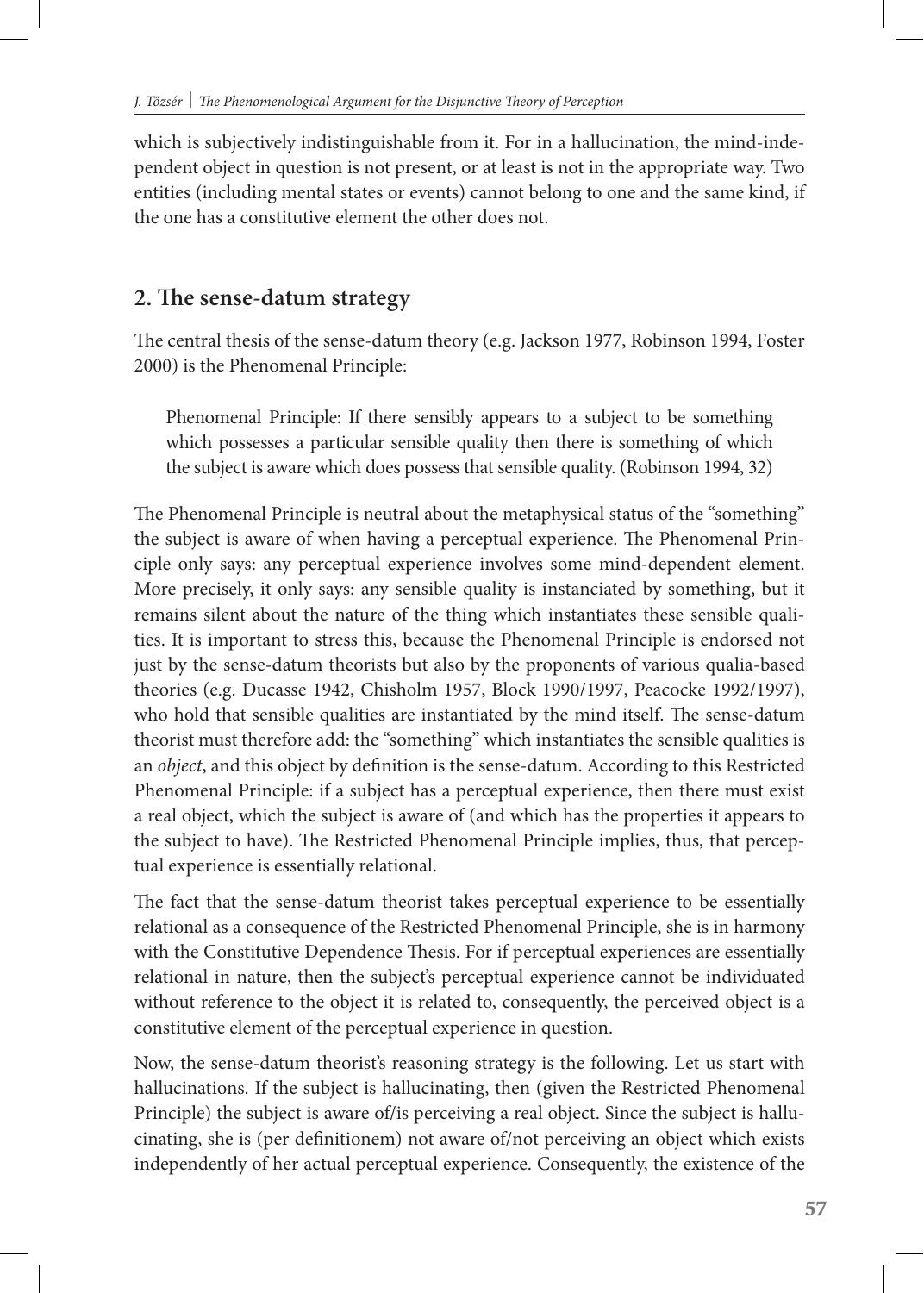object the subject is aware of/is perceiving during a hallucination depends from the subject's perceptual experience, hence, the object is mind-dependent in nature. Furthermore: if the subject's hallucination is subjectively indistinguishable from the subject's corresponding genuine perception, then (given the Common Kind Thesis) the subject is in the same kind of mental states in both cases. Consequently, the subject is aware of/is perceiving a mind-dependent object in the case of genuine perception too. If the subject perceives a mind-independent object at all, she perceives it indirectly, via perceiving a mind-dependent object.

Hence, with the acceptance of both the Restricted Phenomenal Principle and the Common Kind Thesis sense-datum theory is in conflict with the Mind-Independent Thesis. Consequently, she must say: the phenomenological fact on which the Mind-Independent Thesis rests (namely, the transparency of perceptual experiences) cannot be taken at face value. She has to claim: the phenomenology of the perceptual experience of objects systematically misleads us about the nature of objects which we are aware of in the course of genuine perception. It's *as if* we are aware of mind-independent objects during genuine perception, when *in fact* we are aware of mind-dependent ones.

#### **3. The intentional/representational strategy**

The central thesis of the intentional/representational theory is the following (I name it Representational Principle):

Representational Principle: the content of the subject's perceptual experience (that is, the way the mind-independent world perceptually appears to the subject) – similarly to the content of belief and thought – represents the mindindependent world as being in a certain way.

By likening perceptual experiences to beliefs and thoughts, intentionalists (e.g. Tye 1992, 2000, Harman 1990/1997, Dretske 1995, Crane 2001, Byrne 2001) gain two things. With this (supposed) analogy they can dispense with the Phenomenal Principle on the one hand, and they can be in harmony with the Mind-Independent Thesis on the other.

How does the intentionalist argue against the Phenomenal Principle? The basic idea is this: as it does not follow from a subject's thinking that *a is F* that *a exists* which is *F*, *similarly* it does not follow from perceptually appearing to the subject that *a is F* that *a exists* which is *F*. This means the following with respect to sense-datum theory: as a subject can think of something without being related to an existing thing (if she thinks about the Pegasus, for instance), *in exactly the same way* a subject can have a perceptual experience without being related to some existing thing. Whereas with respect to qualia-based theories it means this: as a subject can think of something without her mind instantiating the property she ascribes to an object in her thought, *in exactly the*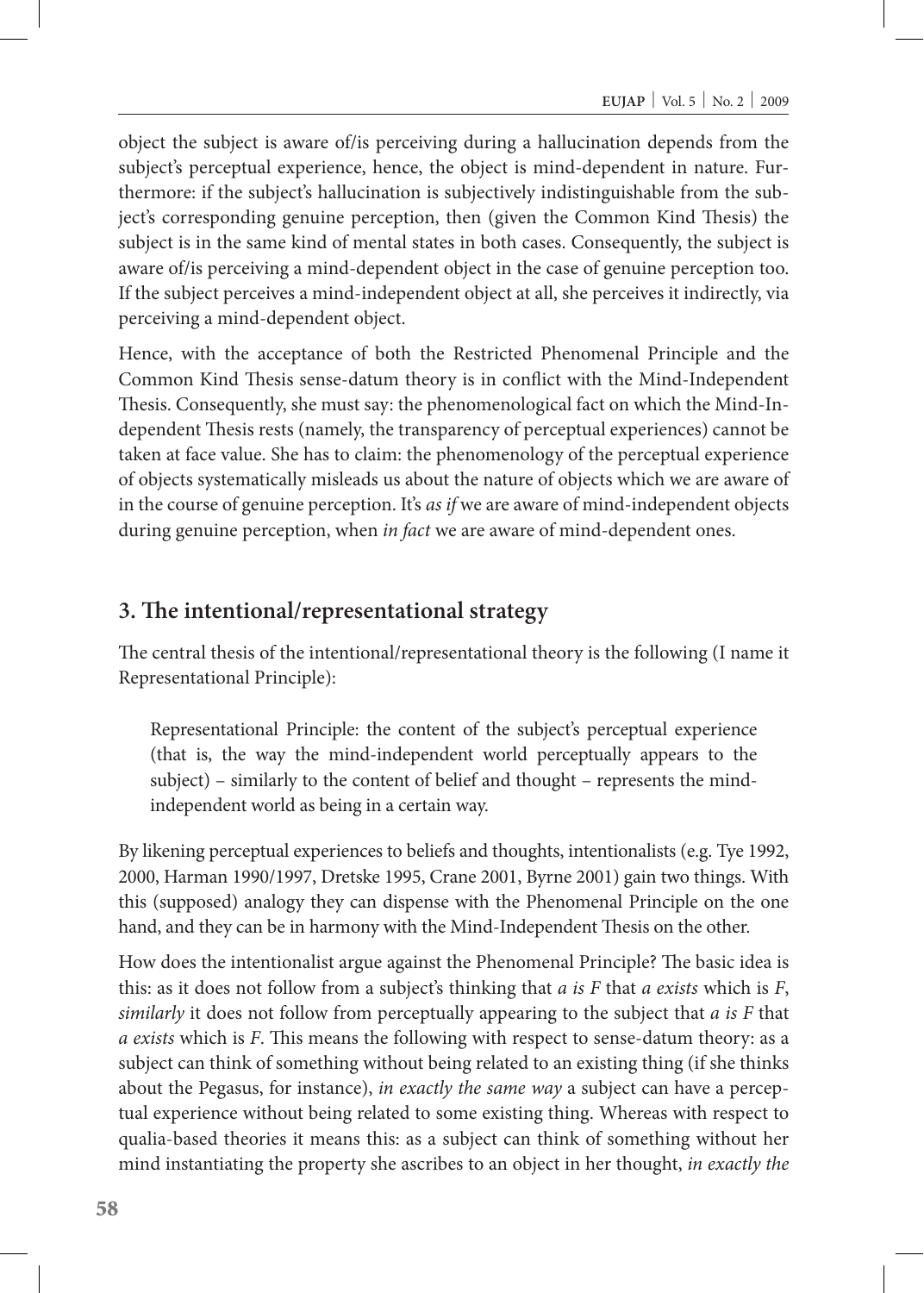*same way* a subject can have a perceptual experience without her mind instantiating the sensible quality which appears to the subject. According to intentionalists: if the subject is hallucinating, the subject is not related to anything/is not aware of anything, as in the case when she is thinking about the Pegasus. It's that simple. As Harman says:

[C]onsider the corresponding argument to searches: "Ponce de Leon was searching for the Fountain of Youth. But there are is no such thing. So she must have been searching for something mental." This is just a mistake. From the fact that there is no Fountain of Youth, it does not follow that Ponce de Leon was searching for something mental. (Harman 1990/1997, 664.)

Or as Tye says:

Consider the following parallel. Paul wants a blue emerald to give to his wife. There are no blue emeralds. It does not follow that Paul wants the idea of a blue emerald to give to his wife. (Tye 1992, 162)

How can the intentionalist be in harmony with the Mind-Independent Thesis? Very simply: when the subject is thinking of a mind-independent object (say, Kasparov), her thought is directed at the (mind-independent) Kasparov himself, the subject is aware of the (mind-independent) Kasparov himself. *The same way*: when the subject has a genuine perceptual experience of a red tomato, her perceptual experience is directed at the (mind-independent) red tomato itself, the subject is aware of the (mindindependent) red tomato itself.

What is the relationship between a genuine perceptual experience and a hallucination which is subjectively indistinguishable from it, according to the intentionalist? Well, when we have a perceptual experience (be it hallucinatory or genuine), the mind-independent world appears to us as being in a certain way. The way in which the mindindependent world appears to us is the representational content of our perceptual experience. Now, if a genuine and a hallucinatory perceptual experience is subjectively indistinguishable from each other, then the mind-independent world appears the same to us in both cases, consequently, the representational content of the two numerically different perceptual experiences are the same. The only difference between them (and for simplicity's sake let us overlook veridical hallucinations) is that the genuine perceptual experience represents the mind-independent world correctly (that is, that the mind-independent world is in the way as it perceptually appears to the subject), and the hallucinatory perceptual experience represents the mind-independent world falsely (that is, the mind-independent world is not in the way as it perceptually appears to the subject). All of which means: the representational content of a perceptual experience determines the way the world would be like *if* the perceptual experience were genuine (veridical). To summarize it with Searle's words: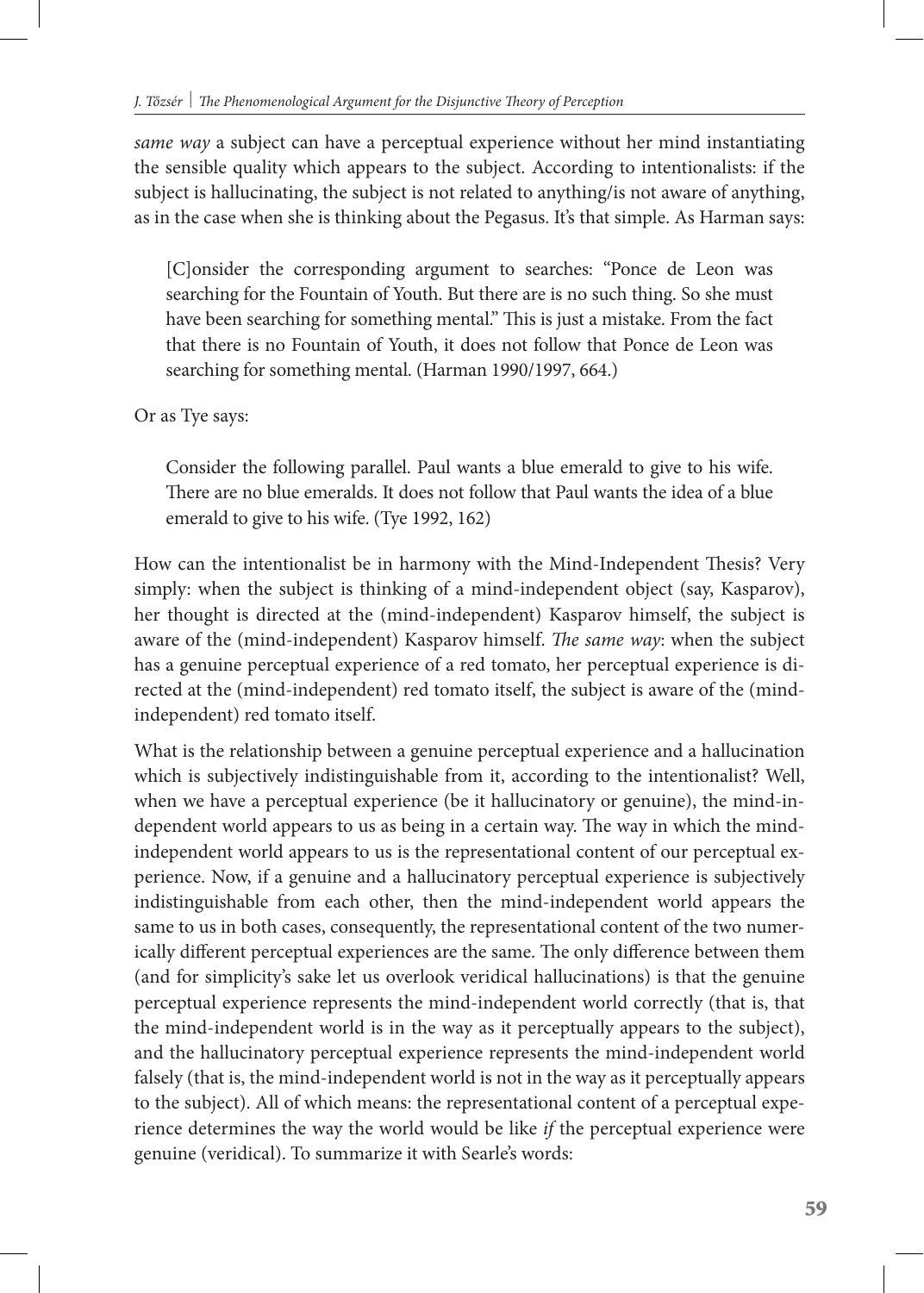The visual experience is as much *directed at* or *of* objects and states of affairs in the world as any of the paradigm Intentional states […]. Now exactly analogously I want to say that in the case of the visual experience, even if I am having a hallucination, I know what must be the case in order that the experience not be a hallucination, and to say that is simply to say that the Intentional content of the visual experience determines its conditions of satisfaction; it determines what must be the case in order that the experience not be a hallucination in exactly the same sense that the content of the belief determines its conditions of satisfaction. (Searle 1983, 39-40).

Let us see the reasoning strategy of the intentionalist. Start from the hallucinations. When a subject is hallucinating, then (see: the transparency of perceptual experiences) the mind-independent world appears to her as being in a certain way. Since the subject is hallucinating, she is (per definitionem) not aware of/not perceiving an object which exists independently of her actual perceptual experience. Consequently, when the subject is hallucinating, no mind-independent object is a constitutive element of her actual perceptual experience. Furthemore, if the subject's hallucination is subjectively indistinguishable from the subject's corresponding genuine perception, then (given the Common Kind Thesis) the subject is in the same kind of mental states in the two cases. Consequently, when the subject genuinely perceives a mind-independent object, the mind-independent object is not a constitutive element of her actual perceptual experience.

Thus, with the acceptance of both the Representational Principle and the Common Kind Thesis the intentionalist is in conflict with the Constitutive Dependence Thesis. Consequently, she must say: the phenomenological fact on which the Constitutive Dependence Thesis rests (namely, the perceptual presence) cannot be taken at face value. She has to claim: the phenomenology of the perceptual experience of objects systematically misleads us about the nature of the relationship, how the dependence of a perceptual experience on its object appears to us. It's *as if* in the case of a genuine perception its object is made present when *in fact* it is not.

#### **4. The phenomenological argument**

The debate between sense-datum theory, intentional theory and disjunctivism revolves around three theses: the Mind-Independent Thesis, Constitutive Dependence Thesis and Common Kind Thesis (see especially Martin 2000, Crane 2005a, 2005b). Since hallucinations are possible, these three theses taken together are inconsistent. The acceptance of two theses implies the falsity of the third one. The question is: which two theses should we accept and which one should we reject? If we want to hold the Mind-Independent Thesis and Constitutive Dependence Thesis, then we have to deny the Common Kind Thesis. (This is the disjunctive strategy.) If we want to hold the Constitutive Dependence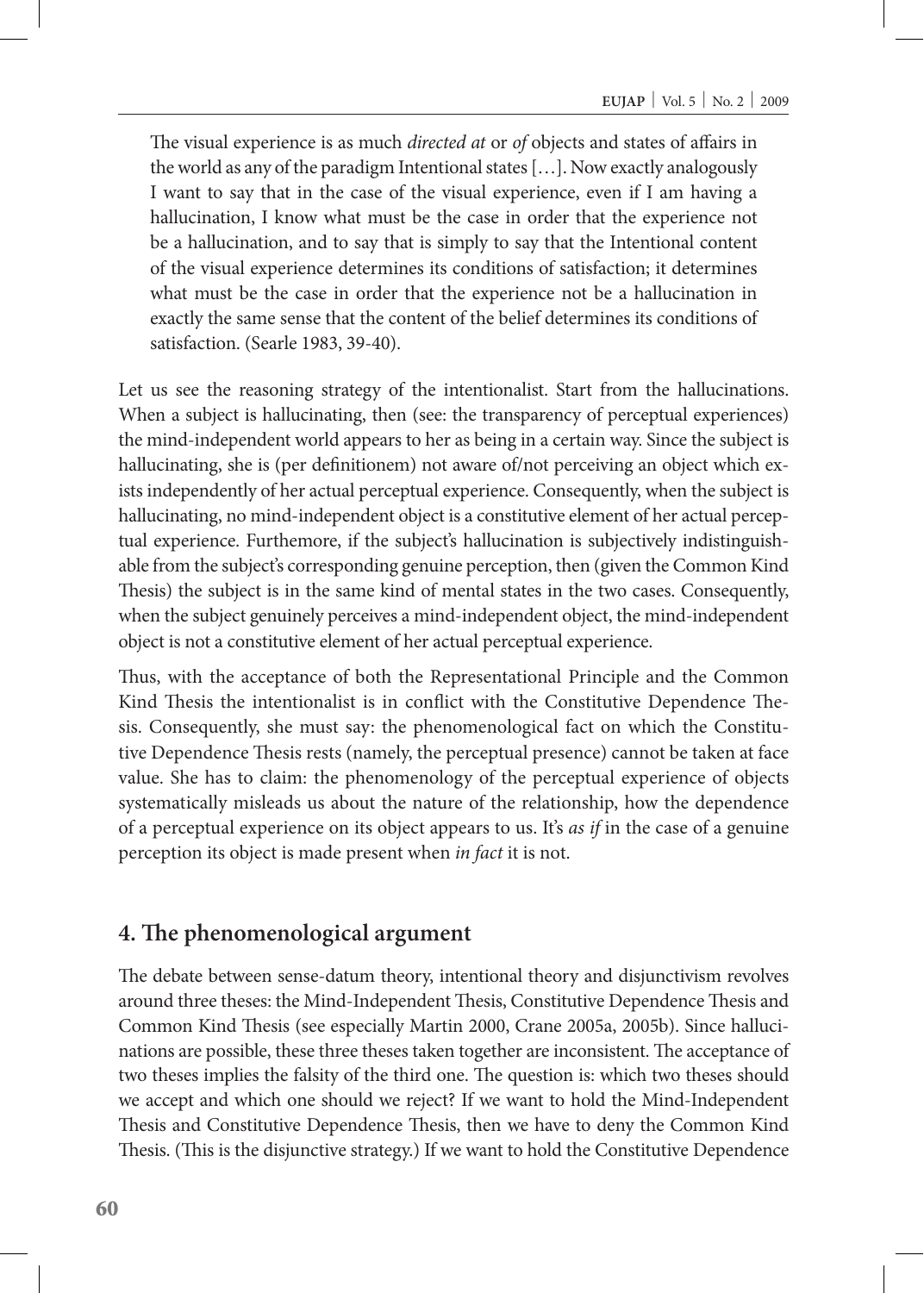Thesis and Common Kind Thesis, then we have to deny the Mind-Independent Thesis. (This is the sense-datum strategy.) And if we want to hold the Mind-Independent Thesis and Common Kind Thesis, then we have to deny the Constitutive Dependence Thesis. (This is the intentional/representational strategy). Therefore, Martin is right when she says: "in the end, sense-datum theories, intentional theories and disjunctivist accounts all have to endorse some form of error-theory concerning perceptual appearances and the introspection of experience" (Martin 2002, 421).

This taxonomy of the theories is clear and correct, but it conceals something. Namely: there is an important disanalogy between the reasoning strategies of these theories. The basic-argument for sense-datum theory and intentional theory is an argument from hallucination, whereas the basic-argument for disjunctivism is a transcendental argument.

Why is the basic-argument for disjunctivism transcendental? The transcendental question: how can naïve realism be true, and at the same time, how can we take at face value the two phenomenological characteristics of the perceptual experience of objects, if there can be hallucinations which are subjectively indistinguishable from the corresponding genuine perceptual experiences? Answer: only if we say that a genuine perceptual experience is not the same kind of mental state as the corresponding hallucination. How can we maintain naïve realism, if we say, that the hallucination is not the same kind of mental state as the corresponding genuine perceptual experience? Because, if we say this, then (and only then) we will not be forced to deny a phenomenological characteristic of the genuine perceptual experience of objects which it really has according to our natural convictions, and which we would have to deny only because we think that it belongs to the same kind of mental states as the corresponding hallucination.

On the other hand, the basic-argument for the sense-datum theory and intentional theory is an argument from hallucination. By accepting the Common Kind Thesis which implies that the genuine perceptual experiences will inherit the intrinsic nature of the hallucinations, the proponents of the two theories must deny one of our natural convictions about the perceptual experience of objects. Consequently, whether we are sense-datum theorists or intentionalists, at one point we have to go against the phenomenology of the perceptual experience of objects. If we are sense-datum theorists, with transparency, if we are intentionalists, with presence. From the phenomenological point of view, thus, sense-datum theory and intentional theory are *on an equal footing*: both accept one and reject one of the two phenomenological characteristics of the perceptual experience of objects. As opposed to this, the disjunctive theory is able to take at face value both phenomenological characteristics of the perceptual experience of objects, that is, it can take the perceptual experience of objects exactly as it is phenomenologically given. Consequently, the disjunctive theory is more plausible phenomenologically than its rivals. Consequently, it is superior to them. This is the phenomenological argument for disjunctivism.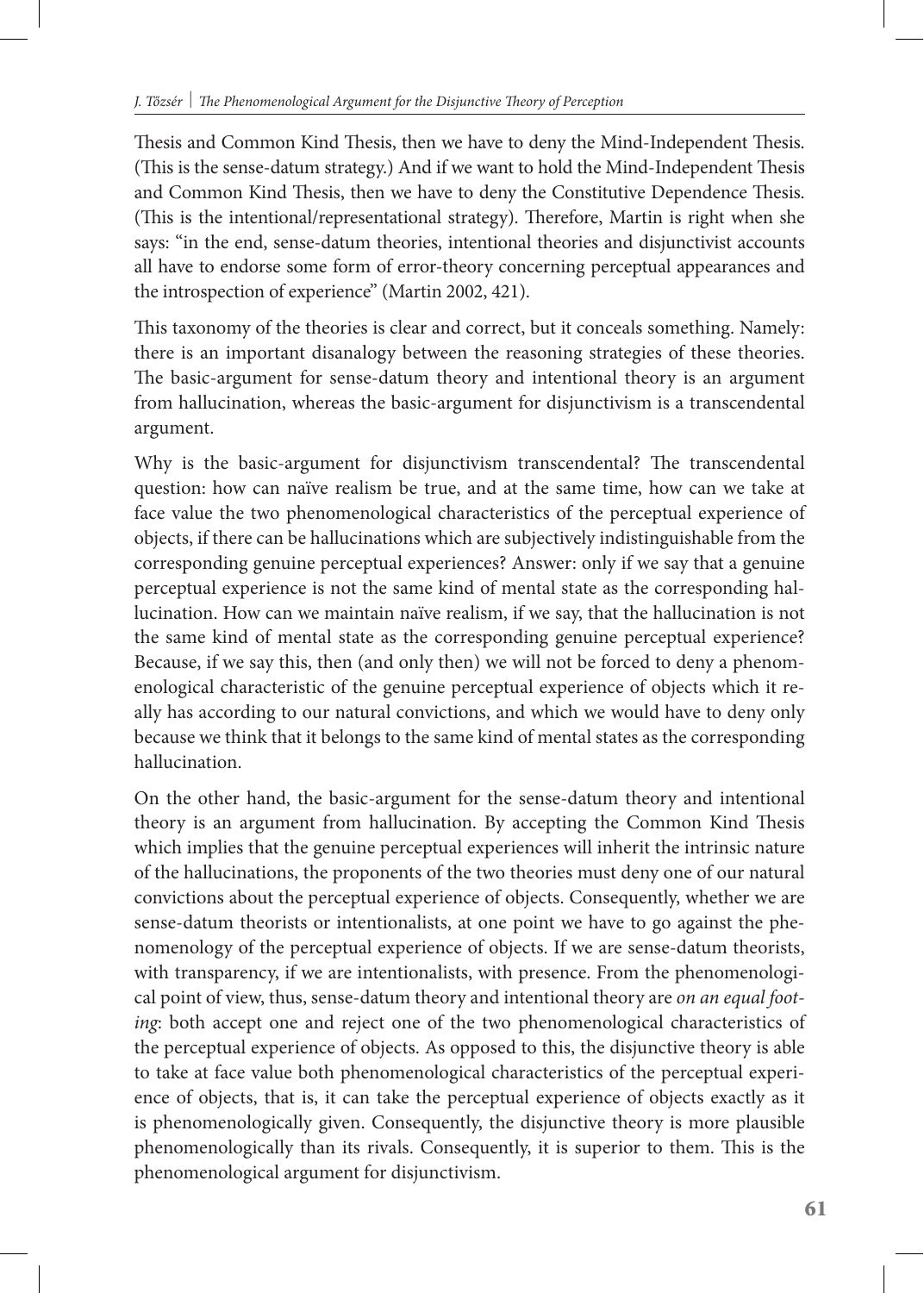Why is it crucial that the disjunctive theory is phenomenologically more plausible than its rivals? Why is the phenomenological argument so strong? In order to answer that I have to make clear first the role of phenomenological considerations in sensedatum and intentional theories.

The central thesis of the sense-datum theory is the Restricted Phenomenal Principle. The sense-datum theorist's claim that perceptual experiences are essentially relational is grounded on this principle. But the sense-datum theorist can hold the Restricted Phenomenal Principle *solely* on the basis of the phenomenological fact that in perceptual experiences – in contrast with the object of thoughts – an object is presented. If the presentation of an object in perceptual experiences were not a phenomenological fact, the Restricted Phenomenal Principle would have no plausibility at all, a fortiori nor would sense-datum theory itself have any plausibility. In a word: from the point of the sense-datum theorist it is of fundamental importance to take one phenomenological characteristic at face value, for she has to say: "it *not only appears* that an object is made present in the perceptual experience, but is *really* made present".

The central thesis of the intentional theory is the Representational Principle, according to which the content of perceptual experience represents the mind-independent world as being in a certain way. But the intentionalist can hold the Representational Principle *solely* on the basis of the phenomenological fact that perceptual experiences are transparent to the mind-independent world, that is, in perceptual experiences the mind-independent objects (and their properties) appear to us as being in a certain way. (A remark: why everyone thinks that thoughts are directly directed at the mind-independent world is because thoughts are transparent according to their phenomenology.) If the transparency of perceptual experience were not a phenomenological fact, that is, if mind-dependent entities were made manifest to us when we focus our attention to what it is like for us to perceive objects, then the Representational Principle would have no plausibility at all, a fortiori nor would intentional theory itself have any plausibility. In a word: from the point of the intentionalist it is of fundamental importance to take one phenomenological characteristic at face value, for she has to say: "it *not only appears* that the perceptual experience is transparent to the mind-independent world, but it *really* is".

As we can see, a phenomenological fact is crucially important to both the sense-datum theory and the intentional theory. As I have shown it in the second and third part, both theories are so construed that each takes at face value one phenomenological characteristic of the perceptual experience of objects, and also accepts the Common Kind Thesis, and based on these two rejects another phenomenological characteristic of the perceptual experience of objects. Therefore, even the rejection of one of the phenomenological characteristics of the perceptual experience of objects is rooted in another *phenomenological* fact.

However, if it is crucially important for both sense-datum theory and intentional theory to take some phenomenological fact about the perceptual experience of objects at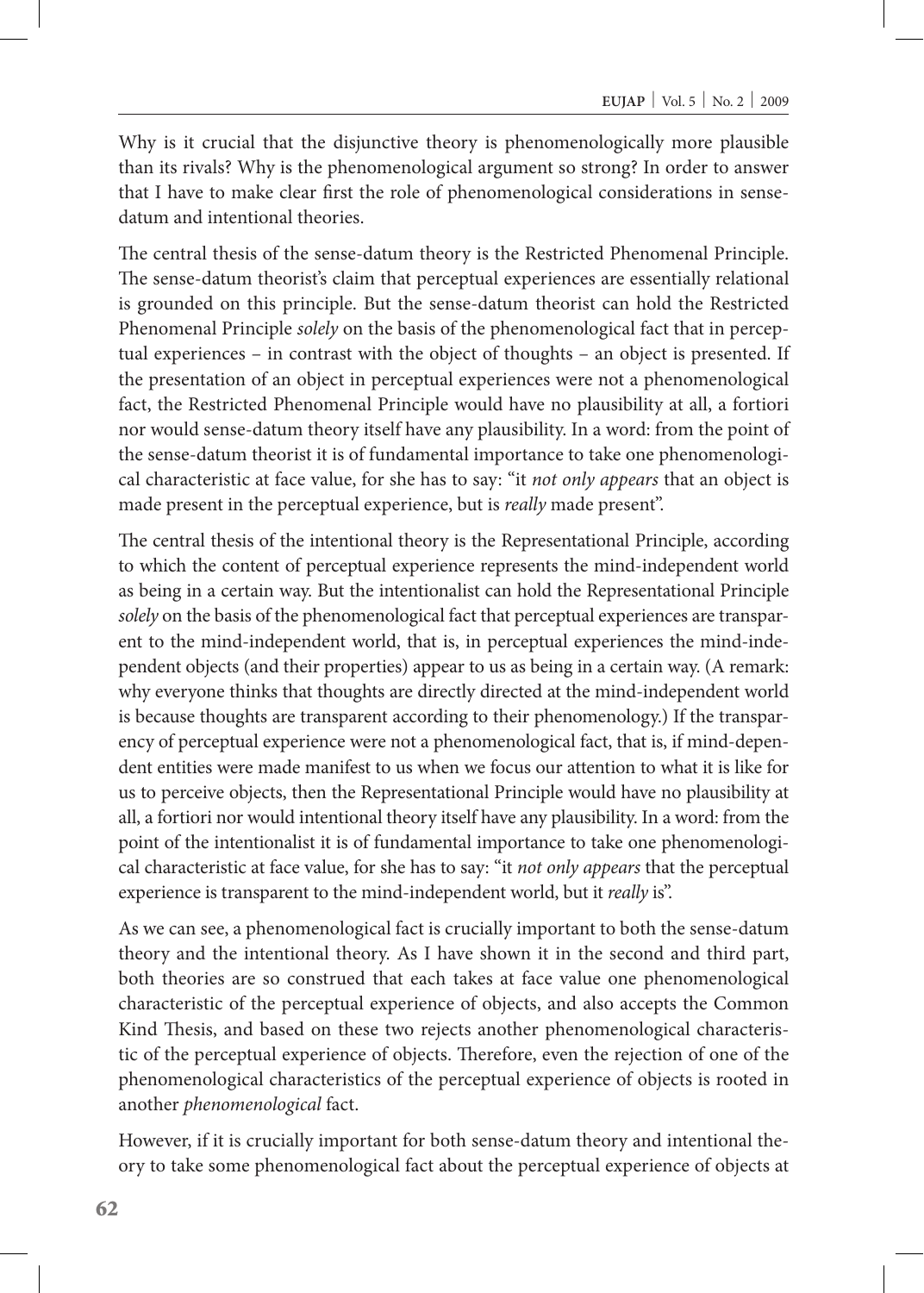face value, and their being in conflict with another phenomenological fact is (admittedly) a difficulty for them, then it is quite a strong argument on behalf of disjunctivism, that it can take at face value both phenomenological characteristics of the perceptual experience of objects. This phenomenological argument for disjunctivism would not be strong or essential if rival theories could get by without any phenomenological consideration. Since however – as we have seen – the central thesis of both sense-datum theory and intentional theory (a fortiori the two theories themselves) gain their persuasiveness from a phenomenological fact, that is not the case. Disjunctivism wins on its rivals' own turf. It can unify the phenomenologically plausible aspects of sensedatum theory and intentional theory, and can remain free from their phenomenologically implausible features.

## **5. The case of hallucinations**

If there could not be hallucinations which are subjectively indistinguishable from the corresponding genuine perceptual experiences, then we would have no reason not to take at face value both phenomenological characteristics of the perceptual experience of objects. I think we would simply take at face value presence and transparency. In other words everyone would accept the disjunctivist's account of the nature of perceptual experience of objects. But because hallucinations are possible and according to sense-datum theorists and intentionalist they are the same kind of mental states as genuine perceptual experiences are, we "get a chance" not to take at face value one of the phenomenological characteristics of genuine perceptual experiences.

According to the majority of antidisjunctivists the main problem with disjunctivism is that it cannot adequately account for the nature of hallucination (e.g. Johnston 2006, Farkas 2006, Siegel 2007). The disjunctivist's position (especially Martin 2004) is the following: hallucinations are parasitic mental states; there are *no positive features* of the hallucinations. We can report on hallucinations *only* in epistemic terms. As Martin puts it:

[T]he essence of hallucination – what distinguishes hallucinations as a class from other mental states – lies in their being indistinguishable from veridical perceptions, not in some antecedently identifiable feature of the state. This is why, when it comes to a mental characterization of the hallucinatory experience, nothing more can said than the relational and epistemological claim that it is indiscriminable from perception. (Martin 2004, 72)

In comparison, the antidisjunctivist claims: we can explain the subjective indistinguishability of a hallucination and a corresponding genuine perceptual experience. Namely, that they instantiate the same mental (phenomenal) property, whereby they are of the same kind. In what follows I shall try to shed some light on what it means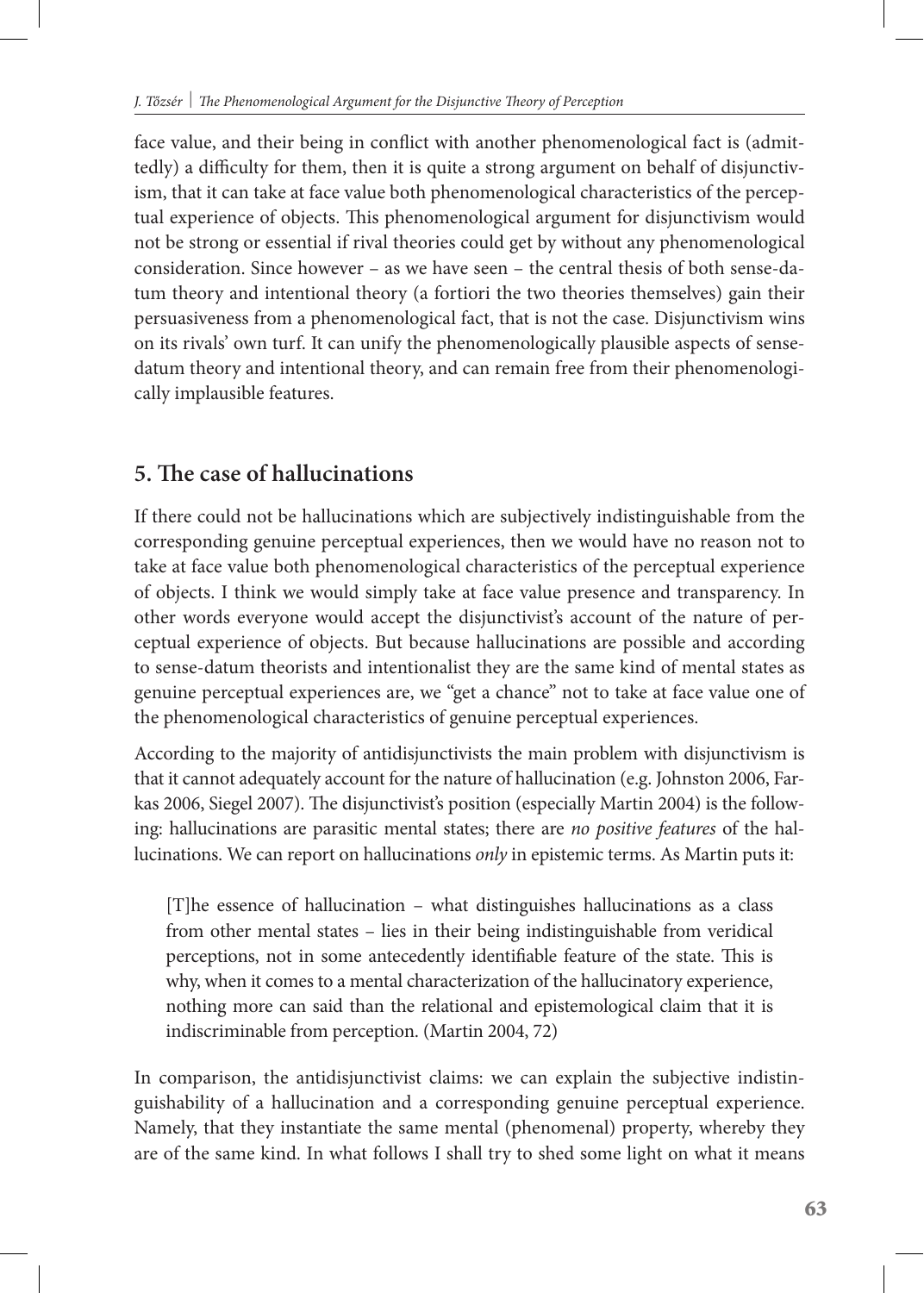that there are *no positive features* of the hallucinations, and at the same time, I shall argue that the disjunctivist's account of hallucinations has no disadvantages compared to the rival theorists' account of hallucinations.

Lets take the case of a subject hallucinating a red and round tomato. According to the sense-datum theorist in this case the subject stands in the relation of/is aware of a mind-dependent object, a sense-datum, which has "red" and "round" sensible qualities. According to the intentionalist in this case the content of the subject's perceptual experience represents the mind-independent world falsely; representing it as if a red and round tomato were in front of her, when in fact there is not. (Lets overlook again the case of veridical hallucinations.)

According to the sense-datum theorist, the intentionalist's account is implausible. Since according to the sense-datum theorist the intentionalist's account of hallucinations is phenomenologically *too feeble*; it does not capture the phenomenological fact about hallucinations that when a subject is hallucinating a red and round tomato, then *to her* (from the first person perspective) something is undeniably there, *to her* something is made present, that is, her hallucination is not a perceptual experience of nothing, but of something surely. According to the sense-datum theorist this presence can only be captured with complete phenomenological precision, if we claim: during a subject's hallucination there is something (a mind-dependent sense-datum), of which the subject is aware of, or she is related to.

According to the intentionalist, the sense-datum theorist's account is implausible. Since according to the intentionalist the sense-datum theorist does not capture the phenomenological fact about hallucinations that when a subject is hallucinating a red and round tomato, then it appears to the subject that what she is aware of/is related to exists *independently* of her mind (of her actual perceptual experience), namely, the tomato itself. According to the intentionalist this transparency can only be captured with complete phenomenological precision, if we claim: the content of the subject's hallucinatory perceptual experience represents the *mind-independent* world falsely.

To the disjunctivist the phenomenological considerations of the sense-datum theorist and the intentionalist are *on a par*. Neither is better than the other. The sense-datum theorist says that during hallucination the subject is aware of/is related to some minddependent sense-datum only because she overlooks the transparency of hallucinations. Namely, the phenomenological fact that (even) during hallucination it appears to the subject that she is aware of some *mind-independent* object.

And similarly, the intentionalist says that during hallucination the content of the subject's perceptual experience *represents* the mind-independent world only because she overlooks the presence. Namely, the phenomenological fact that (even) during hallucination it appears to the subject that something is made present to her, and not just represented to her like the objects of thoughts.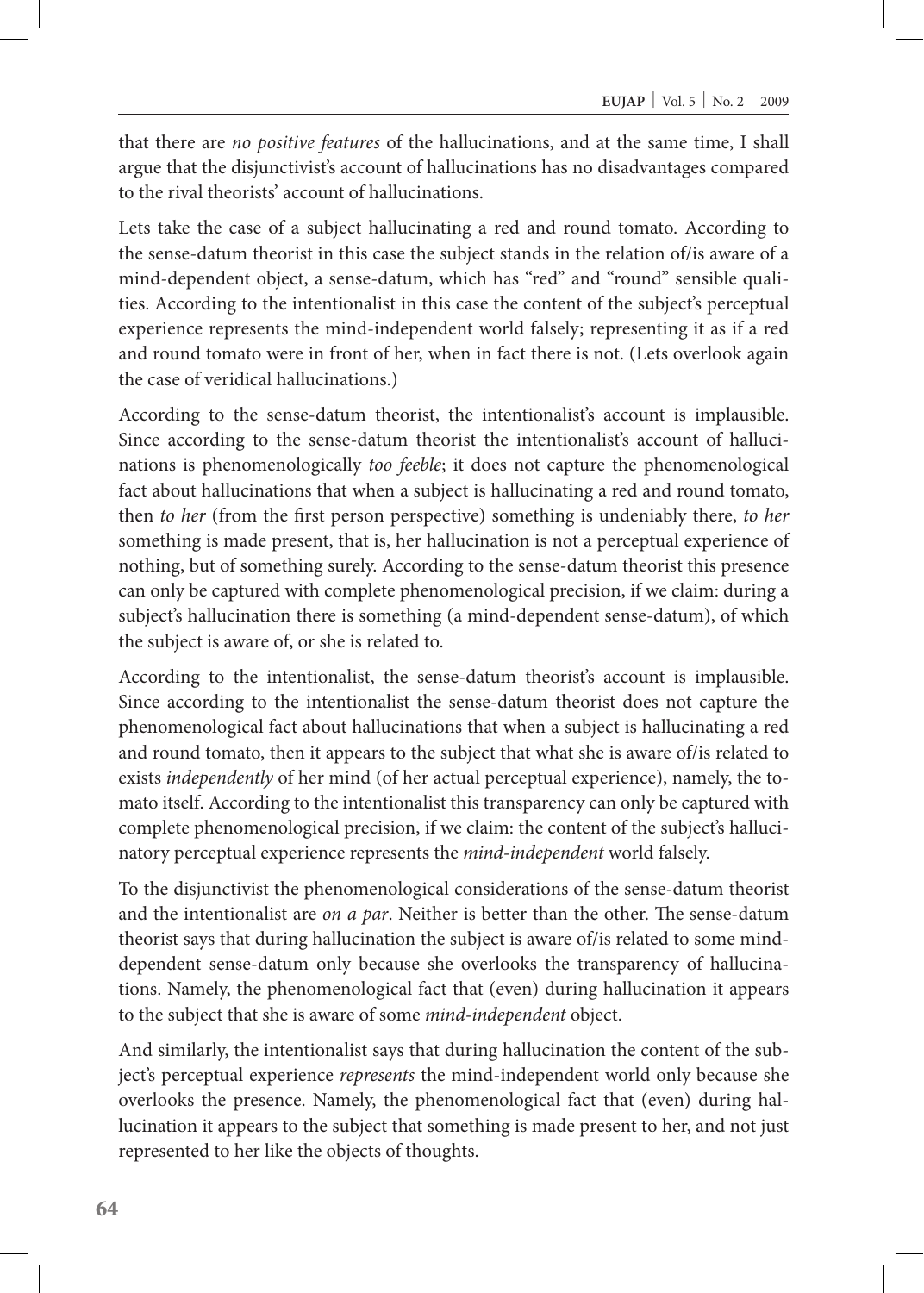The debate about the nature of hallucinations between sense-datum theory and intentional theory is very instructive. It shows that either we say about the nature of hallucination that in its case the subject is aware of a sense-datum, or we say that its content represents the mind-independent world, we can do this only at the cost of overlooking one of the phenomenological characteristic of hallucinations. We will either ignore the transparency or the presence.

Disjunctivism approaches hallucinations differently than the rivals. The disjunctivist (in contrast to what sense-datum theorists say, and in harmony with what intentionalists say) claims the following: since during hallucination it appears to us that a *mindindependent object* is given, and since during hallucination per definitionem we are not aware of a mind-independent object, we are not aware of anything during hallucinations. We are not related to sense-data. On the other hand, the disjunctivist (in contrast to what intentionalists say, and in harmony with what sense-datum theorists say) claims the following: since during hallucination it appears to us that an object is *made present* (and is not just represented as objects of thoughts are), hallucinatory perceptual experiences are not states which represent the mind-independent world. They have no representational properties. So, for the disjunctivist hallucinations are neither relations to mind-dependent objects, nor representations. This means that hallucinations have no positive features.

Instead of playing off the two phenomenological characteristics against each other and ascribe some positive feature to hallucinations at the cost of overlooking one of their phenomenological characteristics, as sense-datum theorists and intentionalists do, and to become phenomenologically implausible at some point, the disjunctivist simply says that the different phenomenological characteristics of hallucinations mutually *neutralize each other*.

Contrary to sense-datum and intentional theorists, who analyze both hallucinatory and genuine perceptual experiences by holding fast to one of their phenomenological characteristics and throwing away the other one, the disjunctivist plays "all or nothing". Since she denies the Common Kind Thesis she is in a position to take at face value both phenomenological characteristics of genuine perceptual experiences and none of the phenomenological characteristics of hallucinations. This implies the disjunctivist's view that the only thing we can say about the "nature" of hallucinations is that they are subjectively indistinguishable from the corresponding genuine perceptual experiences.

So, from the phenomenological point of view the disjunctivist account of hallucinations has no disadvantage compared to the rivals'. Disjunctivism is phenomenologically no less plausible about hallucinations in saying that none of their phenomenological characteristics are to be taken at face value than sense-datum and intentional theories are, which can take at face value one of the phenomenological characteristics of hallucinations, which they need, only at the expense of denying the other. The debate of the theories – as we have seen – about hallucinations has the lesson that their phenomenological characteristics mutually extinguish each other.